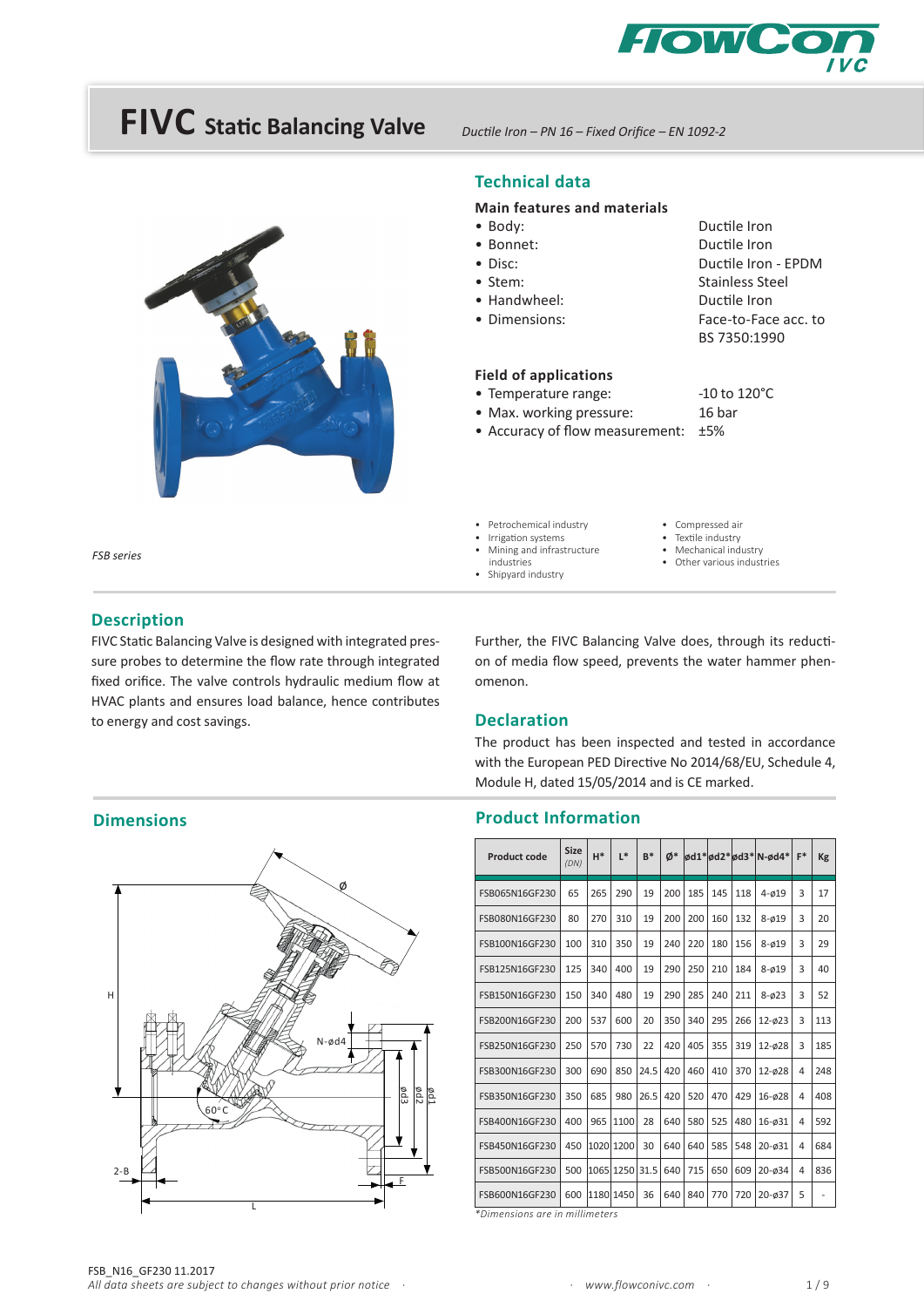

*Ductile Iron – PN 16 – Fixed Orifice – EN 1092-2*

### **Product Specification**



| $N^{\circ}$    | Name                         | <b>Material</b>                                                                         |  |  |  |  |  |  |
|----------------|------------------------------|-----------------------------------------------------------------------------------------|--|--|--|--|--|--|
| $\mathbf{1}$   | Body                         | Ductile Iron EN JS 1040                                                                 |  |  |  |  |  |  |
| $\overline{2}$ | Seal gasket                  | <b>EPDM</b>                                                                             |  |  |  |  |  |  |
| 3              | Disc.                        | Ductile Iron EN JS 1050+EPDM                                                            |  |  |  |  |  |  |
| 4              | Stem nut                     | Brass CW617N EN 12165                                                                   |  |  |  |  |  |  |
| 5              | Stem                         | DN 65-300: Stainless Steel BS 970 410 S21<br>DN 350-600: Stainless Steel BS 970 431 S21 |  |  |  |  |  |  |
| 6              | Cover                        | Ductile Iron EN JS 1040                                                                 |  |  |  |  |  |  |
| $\overline{7}$ | Stem lock bushing            | <b>Brass CW617N EN 12165</b>                                                            |  |  |  |  |  |  |
| 8              | Limit set of indicator       | Stainless Steel BS 970 304 S15                                                          |  |  |  |  |  |  |
| 9              | Oriented set of<br>indicator | <b>Brass CW617N EN 12165</b>                                                            |  |  |  |  |  |  |
| 10             | Directed circle              | ABS plastic                                                                             |  |  |  |  |  |  |
| 11             | Indicator                    | ABS plastic                                                                             |  |  |  |  |  |  |
| 12             | Packing                      | PTFE+EPDM                                                                               |  |  |  |  |  |  |
| 13             | Handwheel                    | Ductile Iron EN JS 1040                                                                 |  |  |  |  |  |  |
| 14             | Plug                         | <b>Brass C36000</b>                                                                     |  |  |  |  |  |  |
| 15             | Orifice insert               | DN 65-300: Brass CW617N EN 12165<br>DN350-600: Stainless Steel BS 970 304 S15           |  |  |  |  |  |  |
| 16             | Bolt                         | Stainless Steel BS 970 304 S15                                                          |  |  |  |  |  |  |
| 17             | Big gasket                   | Stainless Steel BS 970 304 S15                                                          |  |  |  |  |  |  |
| 18             | Hexagon socket screws        | Stainless Steel BS 970 304 S15                                                          |  |  |  |  |  |  |
| 19             | Bolt                         | Stainless Steel BS 970 304 S15                                                          |  |  |  |  |  |  |
| 20             | Spring gasket                | Stainless Steel BS 970 304 S15                                                          |  |  |  |  |  |  |
| 21             | Indicator dust cover         | ABS plastic                                                                             |  |  |  |  |  |  |
| 22             | Packing gland                | DN 65-150:<br>Brass CW617N EN 12165<br>DN 200-600:<br>Ductile Iron EN JS 1040           |  |  |  |  |  |  |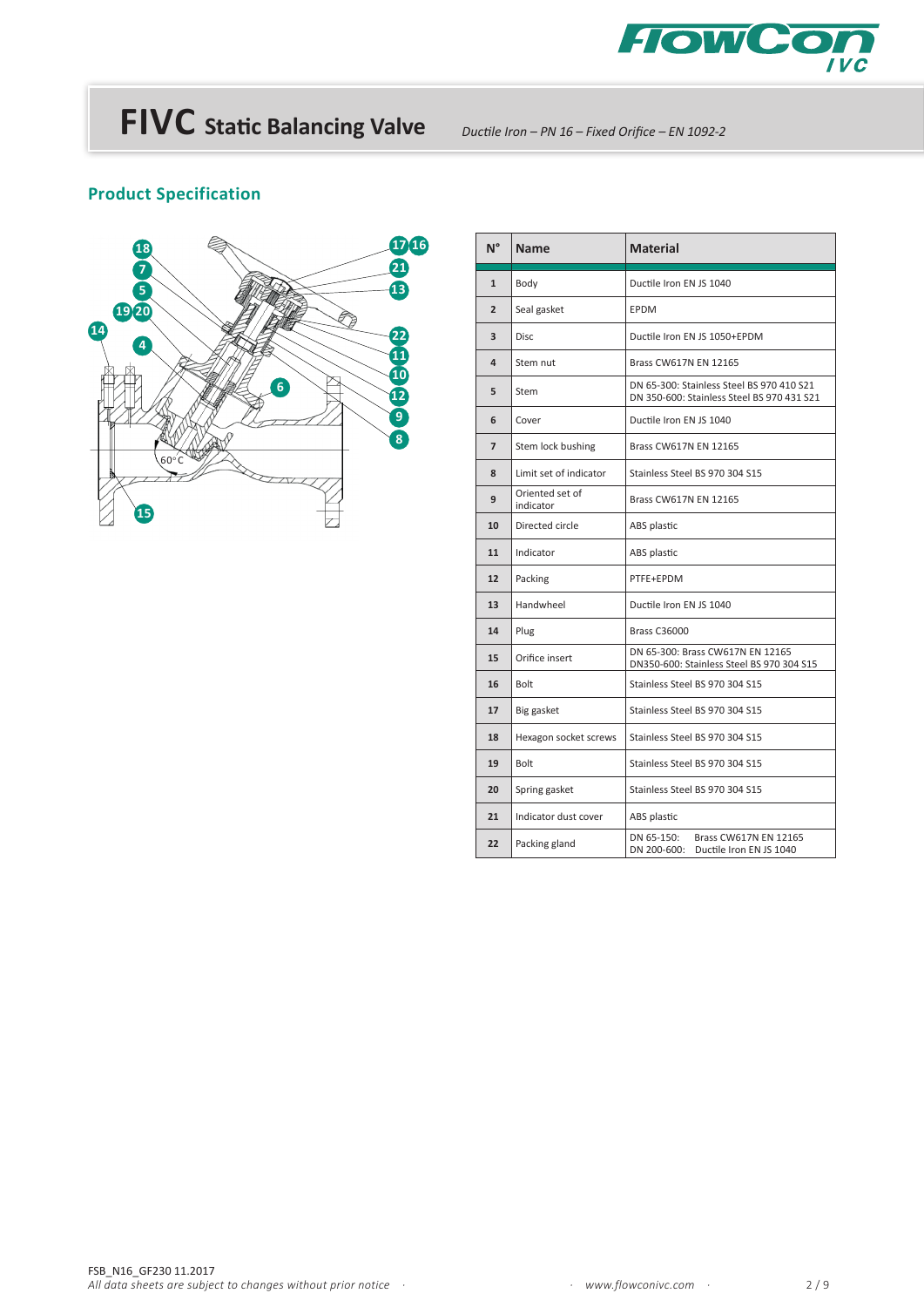

*Ductile Iron – PN 16 – Fixed Orifice – EN 1092-2*



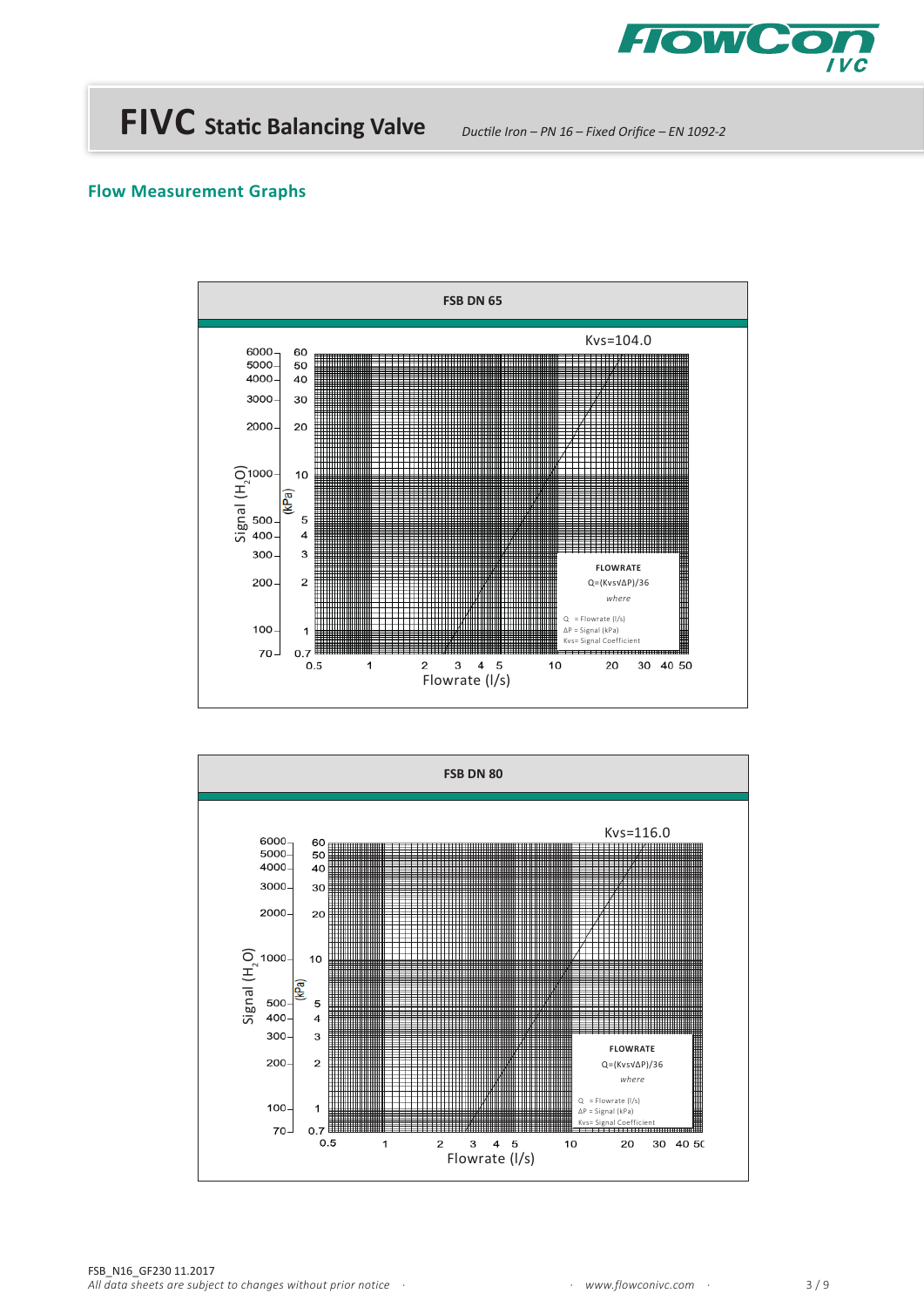

*Ductile Iron – PN 16 – Fixed Orifice – EN 1092-2*



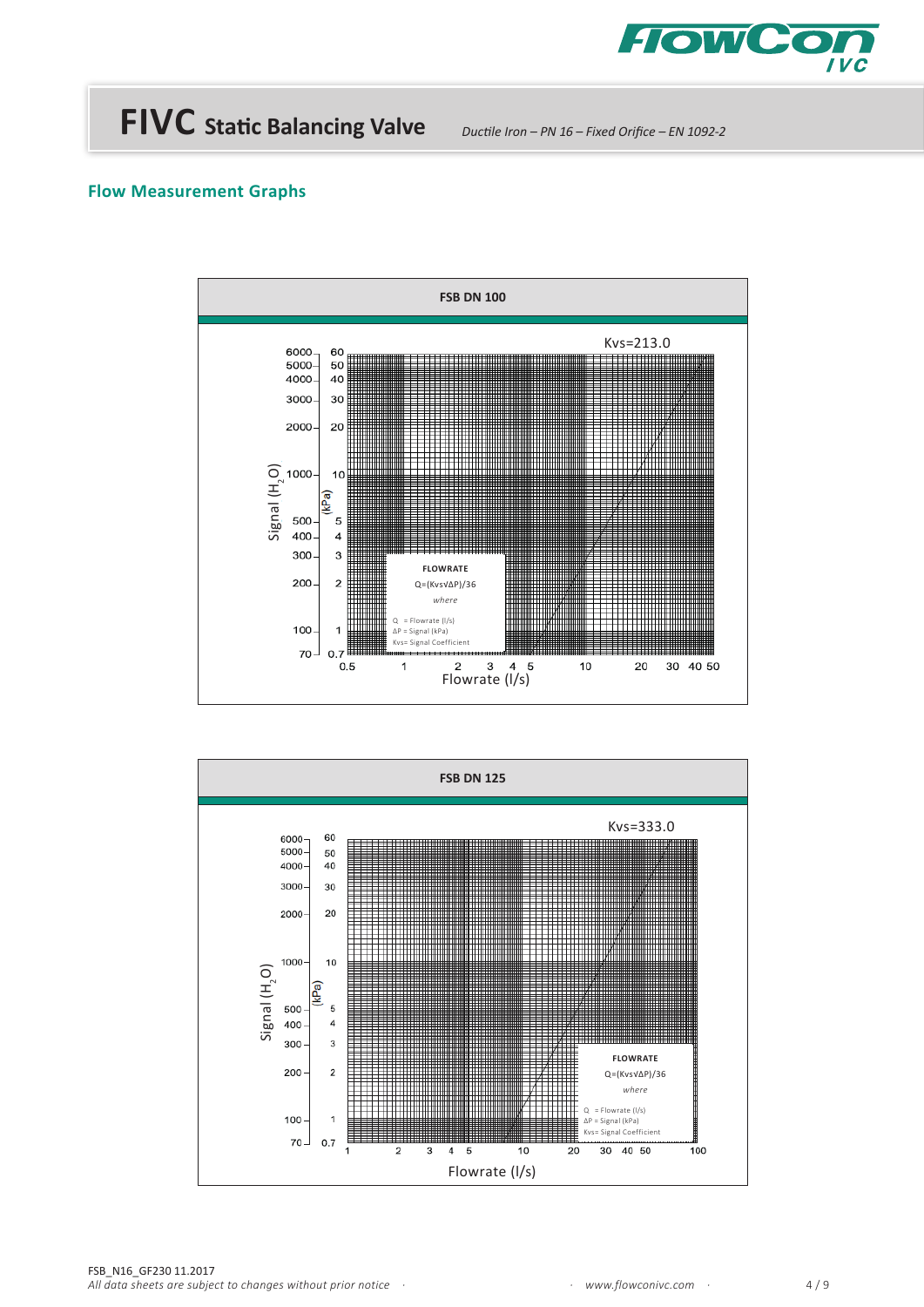

*Ductile Iron – PN 16 – Fixed Orifice – EN 1092-2*



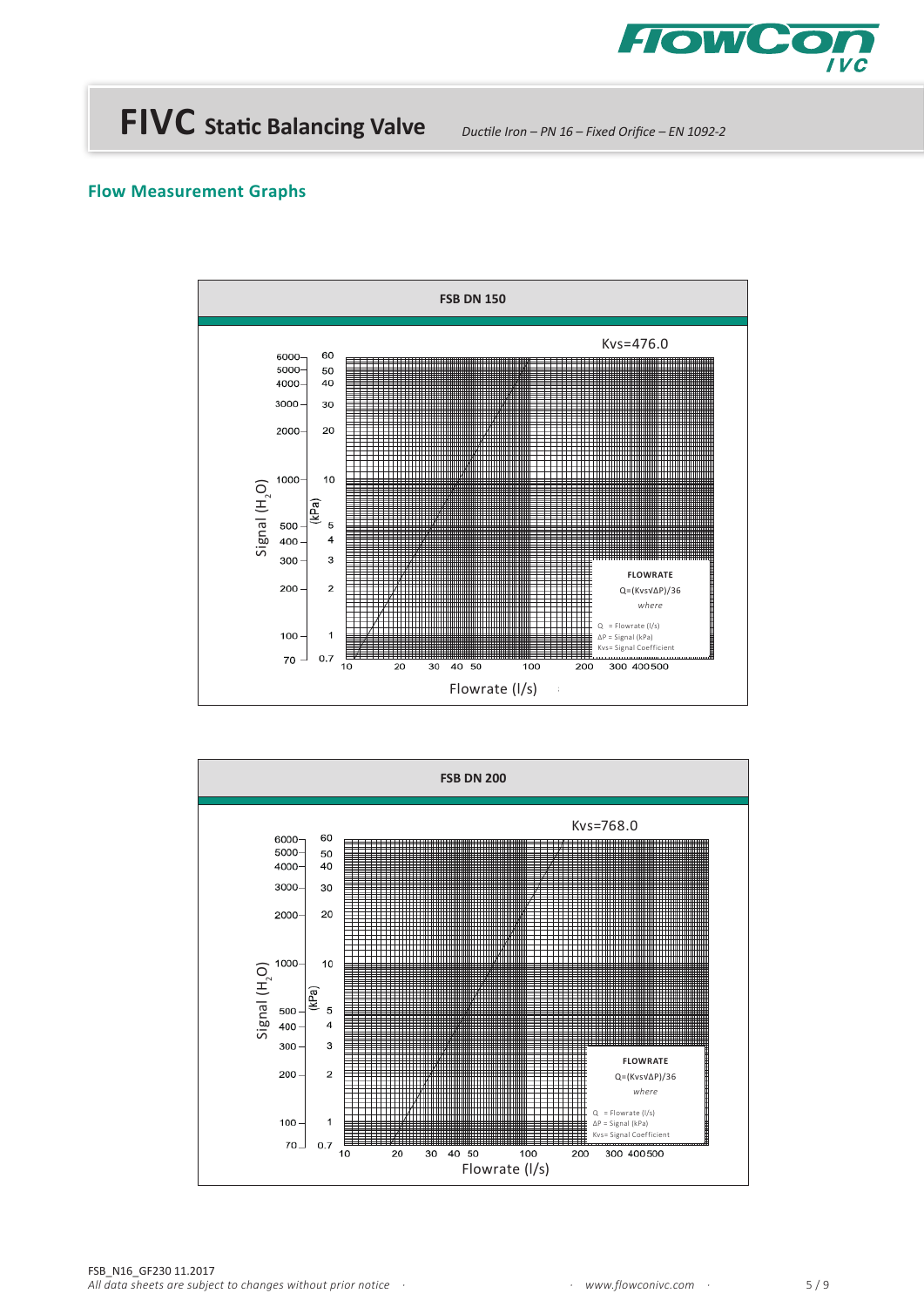

*Ductile Iron – PN 16 – Fixed Orifice – EN 1092-2*



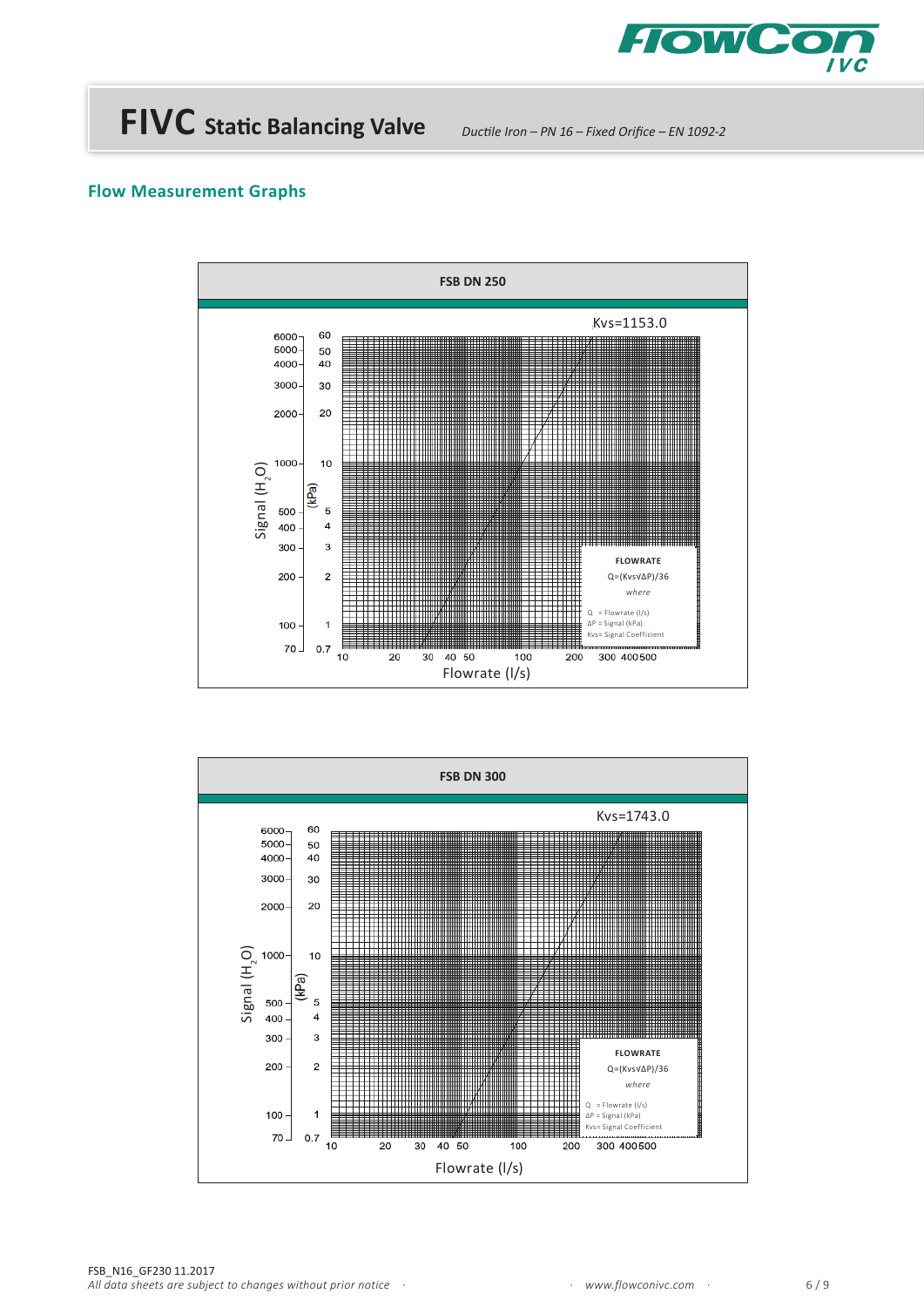

*Ductile Iron – PN 16 – Fixed Orifice – EN 1092-2*



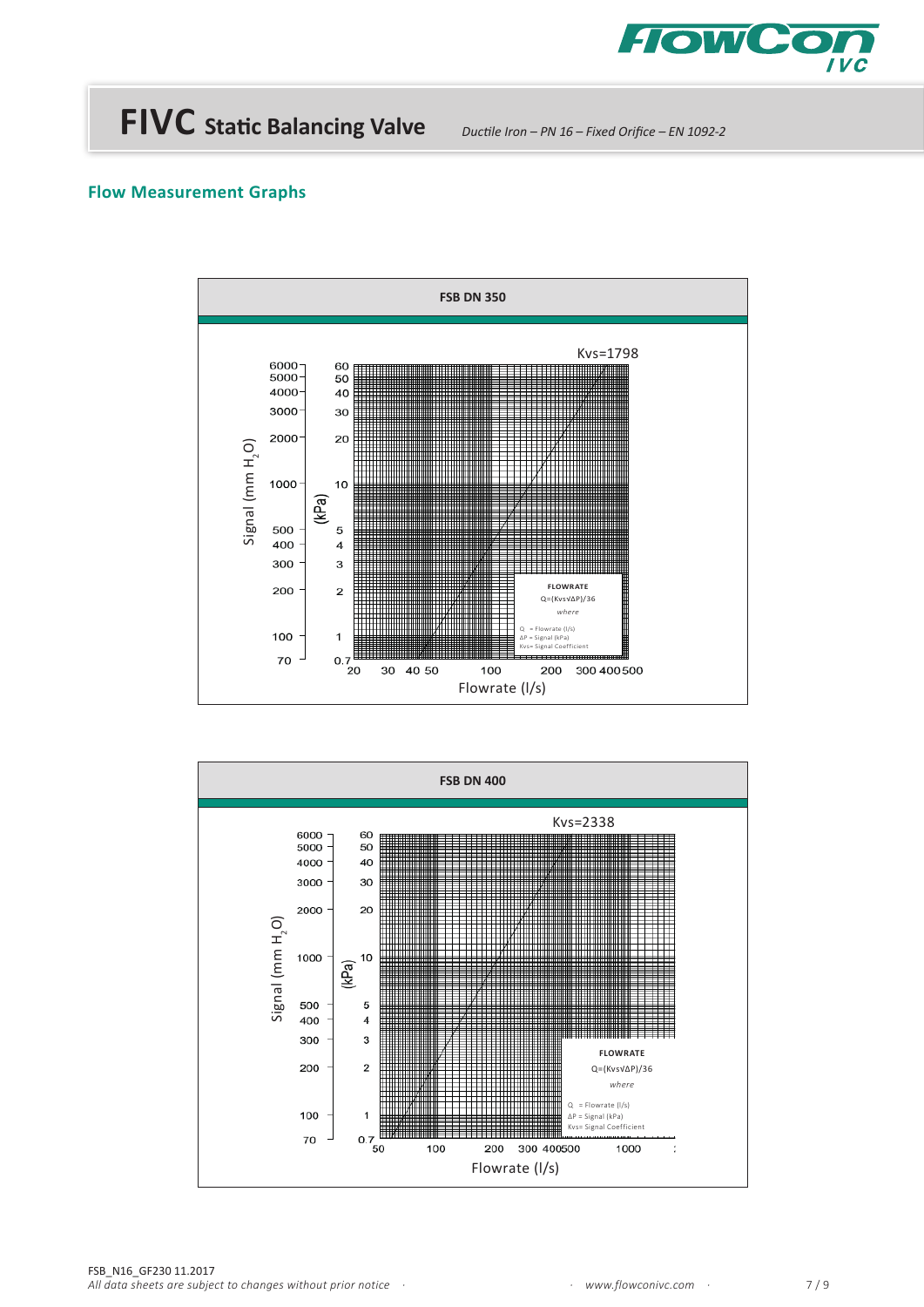

*Ductile Iron – PN 16 – Fixed Orifice – EN 1092-2*